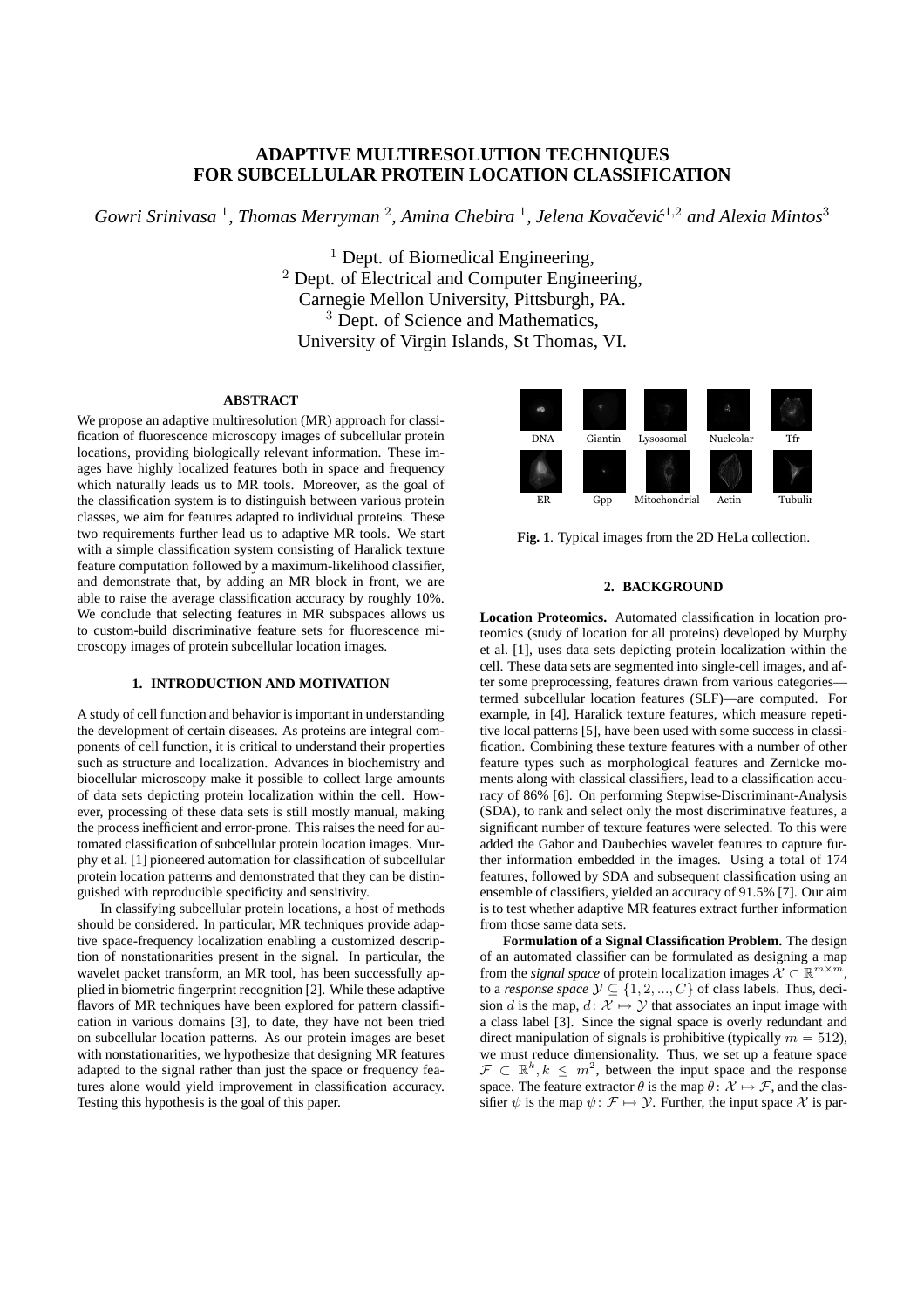

**Fig. 2**. (a) Two channel analysis filter bank for 2D signals. The filter h is a highpass filter and g is a lowpass filter. (b) A 2-level MR filter bank decomposition of Actin. The upper left image is the coarse representation. The other images are the detailed representations.

titioned into a *training set T* ⊂  $\mathcal{X} \oplus \mathcal{Y} = \{x_{c,n}, y_c\}_{c=1,n=1}^{C,N}$  used to design d and a *testing set*  $T' = {x'_{c,n'}}, y'_c}_{c=1,n'=1}^{C,N'}$ ,  $T \cap T' \varnothing$ , used to measure its performance. ( $N$  and  $N'$  refer to the number of images in each class of  $T$  and  $T'$  respectively.) The goal is to find a  $(\theta, \psi)$  pair that maximizes the classification accuracy.

#### **3. PROPOSED ALGORITHM**

As we said, we aim to augment the features computed on the original image with any discriminative texture information in the subbands resulting from an adaptive MR decomposition. Those features are then modeled in order to measure their discriminative content (see Fig. 3). The goal is to ensure the augmented classifier does no worse than the classifier using the original image alone, and improve the average classification accuracy. A probabilistic measure of the discriminative power of a subband is used to weigh the decision obtained from a subband. We perform a convex combination of the decisions from the subbands to obtain a class label. The algorithm is split into two phases, the training phase and the testing phase, which we now describe (each step corresponds to a block in Fig. 3).

#### **3.1. Training Phase**

*Input*: Training set  $T$ . *Output*: A set  $G$  of Gaussian models for each class  $c$ and a weight vector  $\omega$ .

We first choose the family of filters, that is, the bases  $h$  and  $q$ for the filter bank (see Fig. 2(a)), the number of levels  $L$  for the decomposition and the maximum number of clusters allowed per class,  $K$ , for the pdf modeling using the K-means algorithm.

*Wavelet Tree*: Conduct a full wavelet packet tree decomposition of L levels on the training images, that is, perform  $W: \mathcal{X} \mapsto$  $V$  where  $W$  is the projection of the image onto the transform domain and  $V$  is the set of subband representations of the training images. There are  $S = (4^{L+1}-1)/3$  nonredundant subspaces corresponding to each input image, that is,  $x_{c,n} = [\mathbf{t}_{c,n,1},...,\mathbf{t}_{c,n,S}]$ , with each subband inheriting the class label  $y_c$ . ( $t_{c,n,s}$  denotes the subband  $s$  of image  $n$  of class  $c$ .)

*Feature Extraction*: Compute *F* Haralick texture features on each subband, that is,  $\mathcal{H}: \mathcal{V} \mapsto \mathcal{F}$ ; where  $\mathcal{H}$  is the texture feature computation and  $\mathcal F$  is the set of all features corresponding to the various subbands of an image. An element of  $\mathcal F$  is of the form  $\mathbf{t}_{c,n,s,f}, 1 \leq f \leq F.$ 

*K-Means and Gaussian Modeling*: The training set is modeled as set of  $K_c$   $F$ -variate Gaussian pdfs in each subspace as follows: for  $s = 1, ..., S, i = 1, ..., N, c = 1, ..., C$ , we perform the K-means clustering on  $t_{c,n,s}$  for every  $n \neq i$  to obtain at most  $K$  clusters in each of the  $C$  classes. We model each cluster,  $\mathbf{G}_{c,i,s,k}$ , as an *F*-variate Gaussian pdf with mean  $\mu_{c,i,s,k}$  and variance  $\sigma_{c,i,s,k}$ . The probability of  $\mathbf{t}_{c,i,s}$  belonging to a class j is computed as

$$
P_j(\mathbf{t}_{c,i,s}) = P(\mathbf{t}_{c,i,s} \in \text{class } j)
$$
  
= 
$$
\frac{\sum_{k=1}^{K_j} l(\mathbf{t}_{c,i,s} \in \text{class } j, \text{cluster } k)}{\sum_{m=1}^{C} \sum_{k=1}^{K_m} l(\mathbf{t}_{c,i,s} \in \text{class } m, \text{cluster } k)},
$$

with

$$
l(t_{c,i,s} \in \text{class } m, \text{cluster } k) =
$$
  

$$
\frac{1}{\sqrt{(2\pi)^F |\Sigma_{j,i,s,k}|}} \exp\{-\frac{1}{2} (\mathbf{t}_{c,i,s} - \mu_{j,i,s,k})^T \Sigma_{j,i,s,k}^{-1} (\mathbf{t}_{c,i,s} - \mu_{j,i,s,k})\},
$$

for  $1 \leq j \leq C$  and  $\Sigma_{j,i,s,k} = \text{diag}(\sigma_{j,i,s,k})$ . Effectively, every element  $t_{c,n,s}$  of the training set is now represented by a single probability vector  $P(t_{c,n,s})$  with  $|P(t_{c,n,s})| = C$ . The map from the *feature space* to the *probability space* is  $M: \mathcal{F} \mapsto \mathcal{P}$ . Thus, our feature extractor  $\theta = \mathcal{M} \circ \mathcal{H} \circ \mathcal{W}$ . Note that the set G of Gaussian models is computed using all of the training images in  $T$ .

*Initialization of the Weight Vector*: Define a decision vector **Initially alternative in the Weight Vector:** Define a decision vector  $\mathbf{d} = \left[\sum_{n=1}^{N} d(\mathbf{t}_{1,n,s}), \dots, \sum_{n=1}^{N} d(\mathbf{t}_{C,n,s})\right]$  for each subband of the training set, such that

$$
d(t_{c,n,s}) = \begin{cases} 1 & \text{if } \arg \max_{c} (\mathbf{P}(t_{c,n,s})) = y_c, \\ 0 & \text{otherwise.} \end{cases}
$$

We compute the weight for each subband as:

$$
\omega_s = \sum_{c=1}^{C} \sum_{n=1}^{N} d(t_{c,n,s})/(CN).
$$

We then form  $\omega = [\omega_1, \dots, \omega_S]$  and normalize so that  $\omega =$ we then form  $\omega = [\omega_1, \dots, \omega_S]$  and normalize so that  $\omega = \omega / \sum_{s=1}^{S} \omega_s$ , where  $\omega_s$  gives the significance of the information contained in subband s.

*Evolution of the Weight Vector*: Compute the probability vec-**Evolution of the weight vector:** Compute the probability vector corresponding to each image as  $P(t_{c,n}) = \sum_{s=1}^{S} \omega_s P(t_{c,n,s})$ . The overall decision the subbands reach is computed as

$$
d = \arg \max_{\mathbf{c}} (\mathbf{P}(\mathbf{t}_{\mathbf{c},\mathbf{n}})).
$$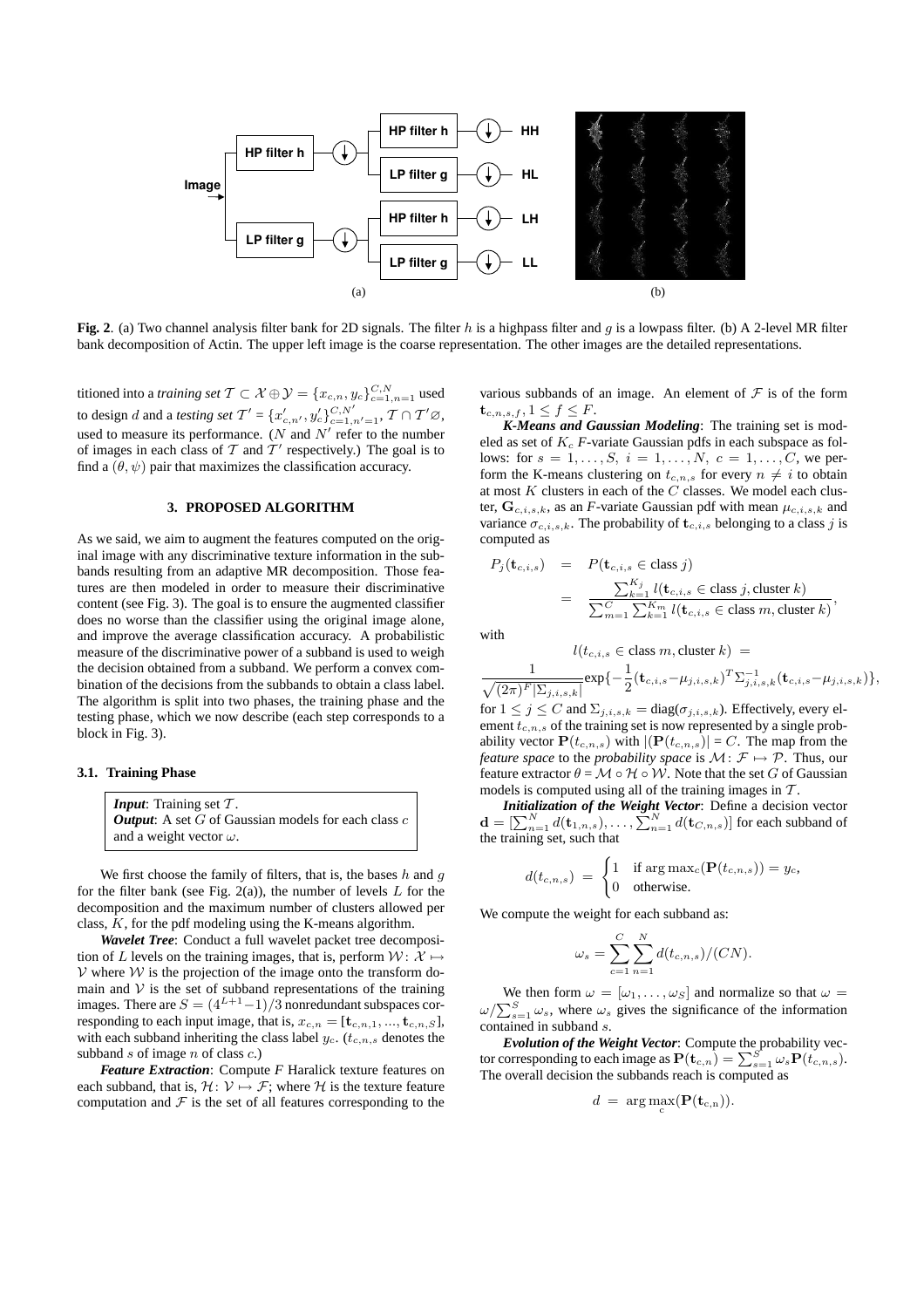

**Fig. 3**. The training phase of our MR classifier.

If the class label d is correct, that is,  $d = y_c$ , the weights are unaltered; if not, then the weights are updated as

$$
\omega_{s,new} = \begin{cases}\n(1 + \text{inc})\omega_{s,old} & \text{if subband } s \text{ contributes} \\
\text{to a correct decision} \\
(1 - \text{inc})\omega_{s,old} & \text{otherwise,} \n\end{cases}
$$

where  $0 \leq inc \leq 1$ . This step is repeated for  $\eta$  epochs over the entire training set. The weight vector  $\omega$  is output at the end of this step. Thus, our classifier is the map  $\psi \colon \mathcal{P} \mapsto \mathcal{Y}$  that selects the most likely class from a set of class membership likelihoods obtained as a convex combination of the decisions of the subbands.

## **3.2. Testing Phase**

**Input:** Testing set  $T'$ , the set of Gaussian models  $G$ and the weight vector  $\omega$ . *Output*: A set of decisions (class labels), one corresponding to each test image.

*Preparation of Data*: Decompose the data to L levels and compute Haralick texture features on each subband. Then, using the Gaussian model  $G$ , obtain the probability vector corresponding to each image  $x_{n'}$ , that is, perform feature extraction  $\theta(\mathcal{X}')$  to obtain probability vectors  ${\bf P}({\bf t}_{c,n',s}^{\dagger}).$ 

*Decision*: Apply the weight vector  $\omega$  to each of the image probability vectors  $\mathbf{P}(\mathbf{t'}_{c,n'})$  and obtain the decision d that is a class label, using  $\psi \colon \mathcal{P}' \mapsto \mathcal{Y}'$ , where  $d = \arg \max_{\mathbf{c}} (\mathbf{P}(\mathbf{t'}_{\mathbf{c},\mathbf{n'}}))$ ,  $t'_{c,n'}$  being the testing image n' from class c. A confusion matrix is computed from the decisions made on the set of testing images to evaluate the performance of the system.

## **3.3. Enhancing the System with PCA**

Principal Component Analysis (PCA) is a method used to reduce the dimensionality of the feature vectors. It also allows us to express the features in a space spanned by an orthogonal set of vectors viz. eigenvectors. We use these two properties to our advantage. First, representing our feature vectors in their eigenspaces could help the clustering algorithm and certainly contribute to taking our models closer to our assumption of joint Gaussian vectors. Second, reducing the dimension of the vectors helps gain a deeper insight to the behavior of the data in the feature space. It also assists the classifier as there are fewer numbers characterizing each class. Based on the above considerations, we chose PCA over other techniques (such as SDA) for reducing the dimensionality of the feature vectors of our system.

We introduce the PCA block right after the feature computation step. We apply it on the individual feature vector from each

| Average Classification Accuracy [%] |        |            |  |  |  |  |  |  |
|-------------------------------------|--------|------------|--|--|--|--|--|--|
|                                     | No PCA | <b>PCA</b> |  |  |  |  |  |  |
| No MR                               | 69.0   | 81.8       |  |  |  |  |  |  |
| MR                                  | 81.0   | 874        |  |  |  |  |  |  |

**Table 2.** Average accuracies across classes for  $K = 10$ . The MR results correspond to  $\eta = 20$  iterations. Improvement in overall accuracy using a 2-level decomposition is 5.6% with PCA.

subband. To test its efficacy, we simply choose the same number of transformed features from each of the subbands. As PCA increases computational complexity, its use is contingent on a large-enough improvement in classification accuracy.

#### **4. EXPERIMENTAL RESULTS**

We used the 2D HeLa collection of cervical cancer cells with 50 single-cell images of size  $512\times512$ , in each class, courtesy of the MurphyLab [8]. There were 10 classes of subcellular location patterns obtained by marking the proteins Tubulin, Gpp130, Nucleolar, Giantin, Mitochondrial, ER, Lysosomal, Endosomal and Actin along with DNA. We partitioned our input set into a training set of 45 images and a testing set of 5 images in each class. We grew a full wavelet tree of  $L = 2$  levels using the Haar basis. We performed a 10-fold cross validation and it is the average of these results that is reported here.

The main question we sought to answer was:

## **Does space-frequency adaptivity offered by the MR transform help?**

That is, do subbands contain information useful for classification? The significant increase in classification accuracy (around 10%, see Table 1), demonstrates that subbands are indeed useful for classification.

**Discussion.** Having established that subbands indeed contain information useful for classification, how does the maximum number of clusters allowed influence the classification accuracy? In Fig. 4, we note that, irrespective of the value of  $K$ , we obtain a higher classification accuracy with decomposition than without. Further, the highest accuracy is obtained with  $K = 5$ . We are yet to interpret these results, that is, why  $K = 5$  best describes our data set.

Another question is: how does  $\eta$ , the number of epochs (our stopping criterion) influence the accuracy? Again, Fig. 4 shows that the accuracies reach their maximum value fairly quickly and then oscillate in a finite and small range.